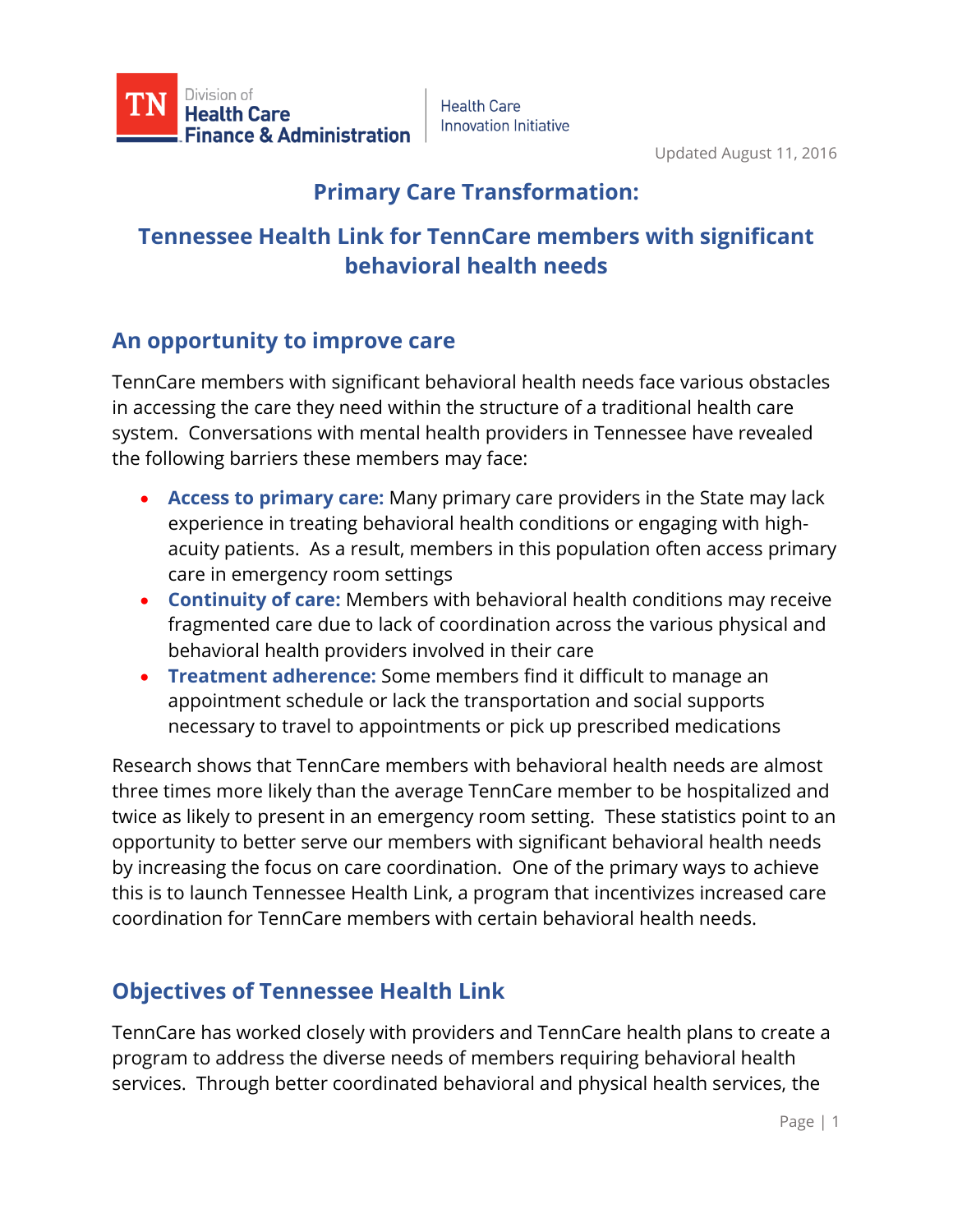#### Division of **Health Care Finance & Administration**

**Health Care** Innovation Initiative

Updated August 11, 2016

program is meant to produce improved patient outcomes, greater provider accountability and flexibility when it comes to the delivery of appropriate care for each individual, and improved cost control for the State. Health Link providers are encouraged to ensure the best care setting for each patient, offer expanded access to care, improve treatment adherence, and reduce hospital admissions. In addition, the program is built to encourage the integration of physical and behavioral health, as well as, mental health recovery, giving every member a chance to reach his or her full potential for living a rewarding and increasingly independent life in the community.

### **What is Tennessee Health Link?**

Tennessee Health Link is a team of professionals associated with a mental health clinic or other behavioral health provider who provides whole-person, patientcentered, coordinated care for an assigned panel of members with behavioral health conditions. Members who would benefit from Health Link will be identified based on diagnosis, health care utilization patterns, or functional need. They will be identified through a combination of claims analysis and provider referral.

Health Link professionals will use various care coordination and patient engagement techniques to help members manage their healthcare across the domains of behavioral and physical health, including:

- **Comprehensive care management** (e.g., creating care coordination and treatment plans)
- **Care coordination** (e.g., proactive outreach and follow up with primary care and behavioral health providers)
- **Health promotion** (e.g., educating the patient and his/her family on independent living skills)
- **Transitional care** (e.g., participating in the development of discharge plans)
- **Patient and family support** (e.g., supporting adherence to behavioral and physical health treatment)
- **Referral to social supports** (e.g., facilitating access to community supports including scheduling and follow through)

Another important aspect of Health Link is the focus on provider accountability for the outcomes of their patient panels. Rather than use a conventional fee for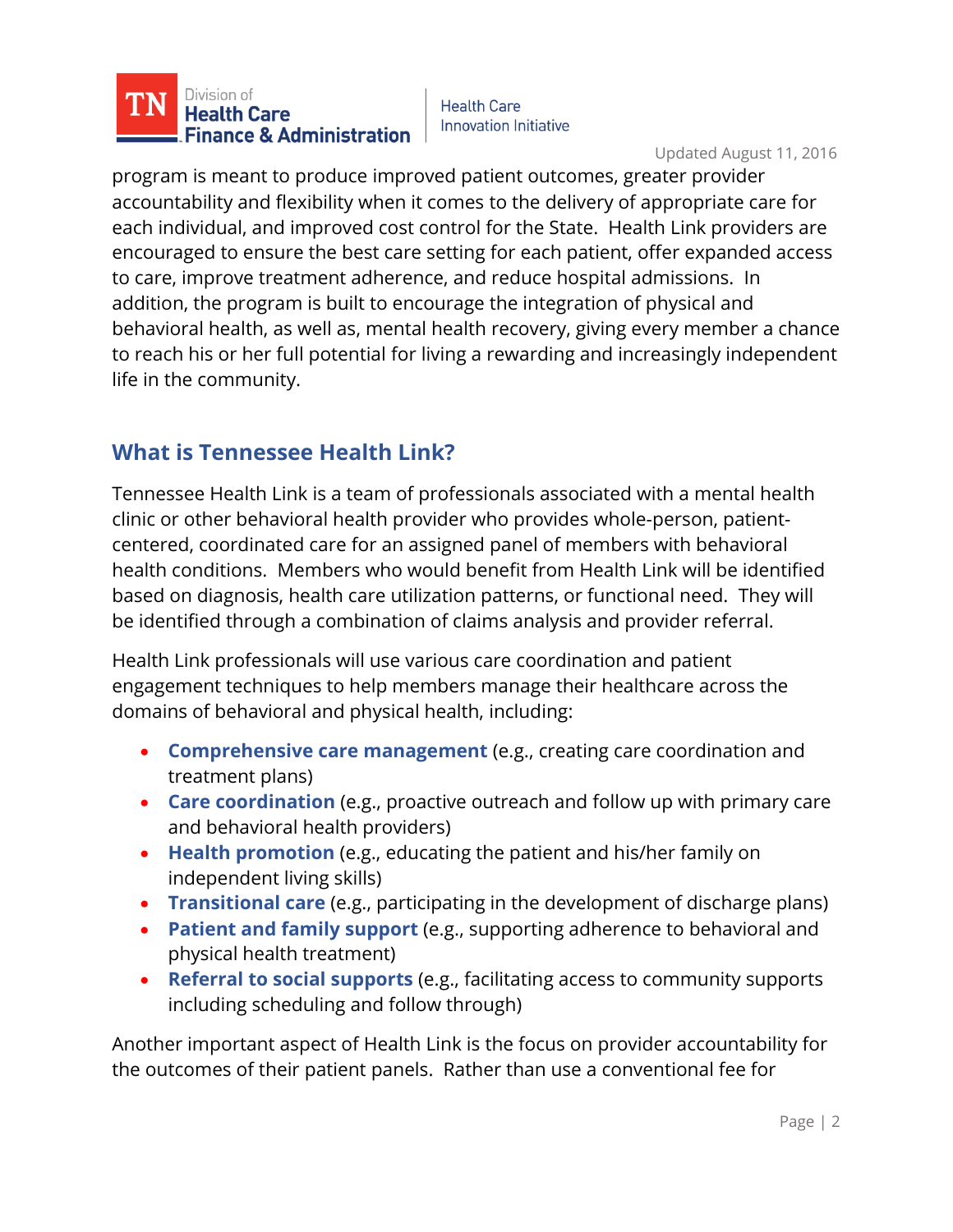#### Division of **Health Care Finance & Administration**

service model for Health Link activities, the reimbursement model will be based on providing support to providers on a panel basis. Providers will have the flexibility to allocate resources and support across the members of their panels depending on the level of need at a particular point in time. The program will allow providers to perform activities in addition to the ones explicitly outlined if they are necessary for members to maintain progress. Providers will also be accountable for performance across a series of behavioral health and physical health outcome measures.

**Health Care Innovation Initiative** 

**Did you know?** There will be a strong case management and care coordination component to Tennessee Health Link, with a greater emphasis on:

- Addressing a member's physical health conditions in addition to their behavioral health needs
- Creating an interdisciplinary care team
- Interacting with medical and behavioral health providers
- Connecting collateral contacts with family and community organizations
- Improving patient recovery

Providers that are able to achieve improvements in these measures will be eligible for additional incentive payments.

# **How can Tennessee providers participate?**

Behavioral health providers in Tennessee have the strongest therapeutic relationships with our members with significant behavioral health needs and therefore will be invaluable partners in our efforts to transform behavioral health care in Tennessee for the better. Providers must meet the following criteria to be eligible to participate in Tennessee Health Link:

- **Commitment:** Show evidence of collaboration with primary care providers
- **Minimum panel size:** 250 TennCare members
- **Practice type:** Be a recognized Community Mental Health Center (CMHC) or other provider (i.e., mental health clinic, Federally Qualified Health Center (FQHC), behavioral health specialty provider, primary care provider) with a strong commitment to TennCare members with high behavioral health needs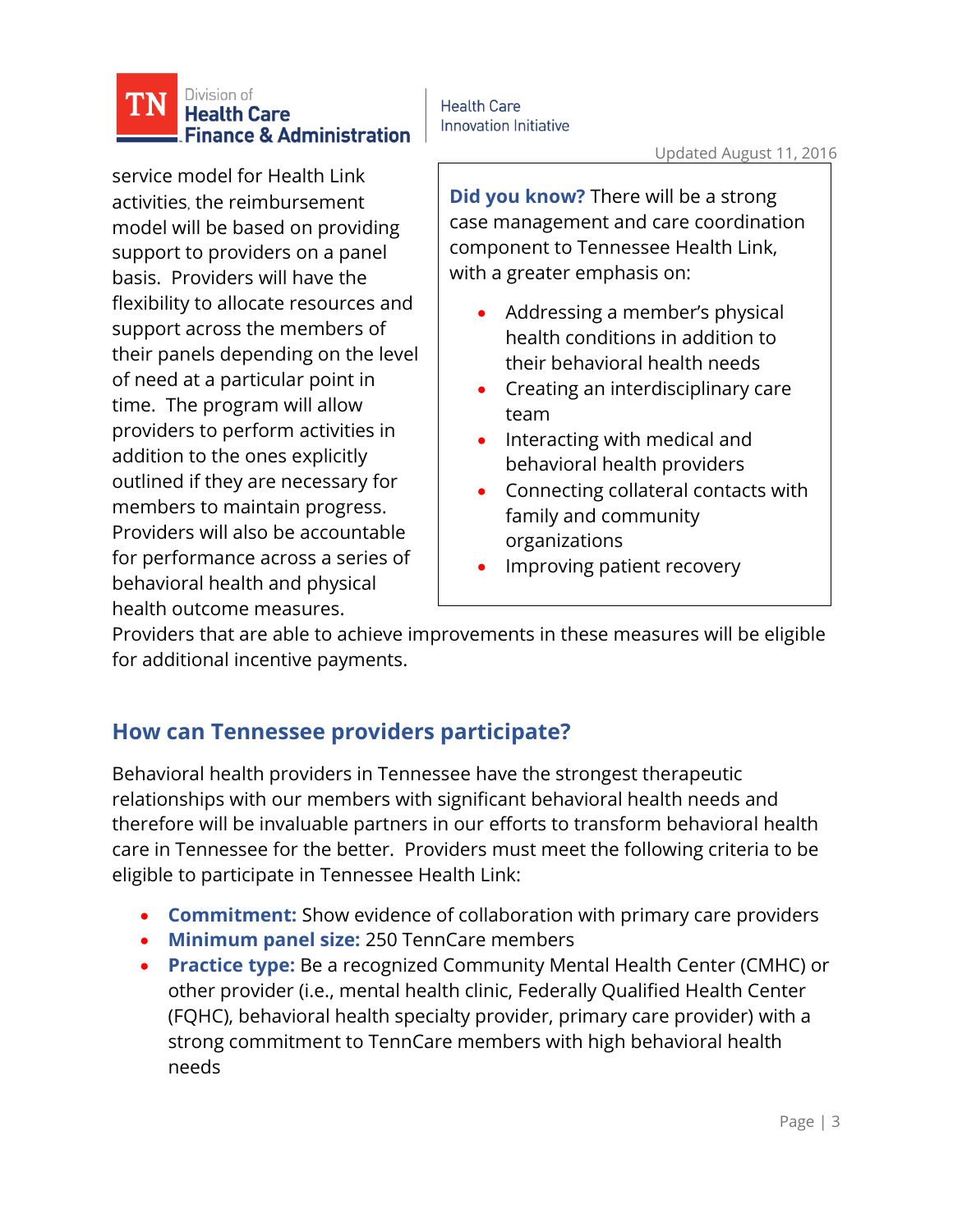#### Division of **Health Care Finance & Administration**

**Health Care Innovation Initiative** 

- **Tools:** Adoption of the State's care coordination tool and a documented plan to progress toward e-prescribing capabilities
- **Personnel:** Have the capability of providing behavioral health treatment onsite and identifying a Health Link care team that includes clinical care coordinators and case managers
- **Training:** All practices will have access to 2 years of practice transformation training and support through the State's provider training vendor. Practices are required to participate in trainings, including learning collaboratives and conferences

As providers begin operating as Health Links, they will be expected to perform all required Health Link activities for their members, as medically necessary, to be confirmed through encounter claims and audits conducted by TennCare's health plans. In addition, providers will be expected to achieve improvements in patient outcomes over time.

## **How will providers be compensated?**

Providers who meet the requirements to become a Health Link practice in Tennessee will be assigned a panel of TennCare members who meet certain behavioral health identification criteria and will be provided a set of resources to manage their care. These supports will be provided in addition to the continued fee-for-service reimbursement for behavioral health treatment:

- **Practice transformation support:** Providers will receive in-kind support from the State and TennCare's health plans to make the clinical and organizational changes required to perform as successful Health Links. For their first two years in the program, practices will receive practice transformation training support from a State funded vendor.
- **New activity payments:** Providers will receive a rate for each member every month activities are delivered.
- **Outcome payments:** Outcome payments are intended to provide financial rewards for practices that succeed in increasing both efficiency and quality. Acceptable quality and efficiency outcomes must be achieved in order to receive bonus payments.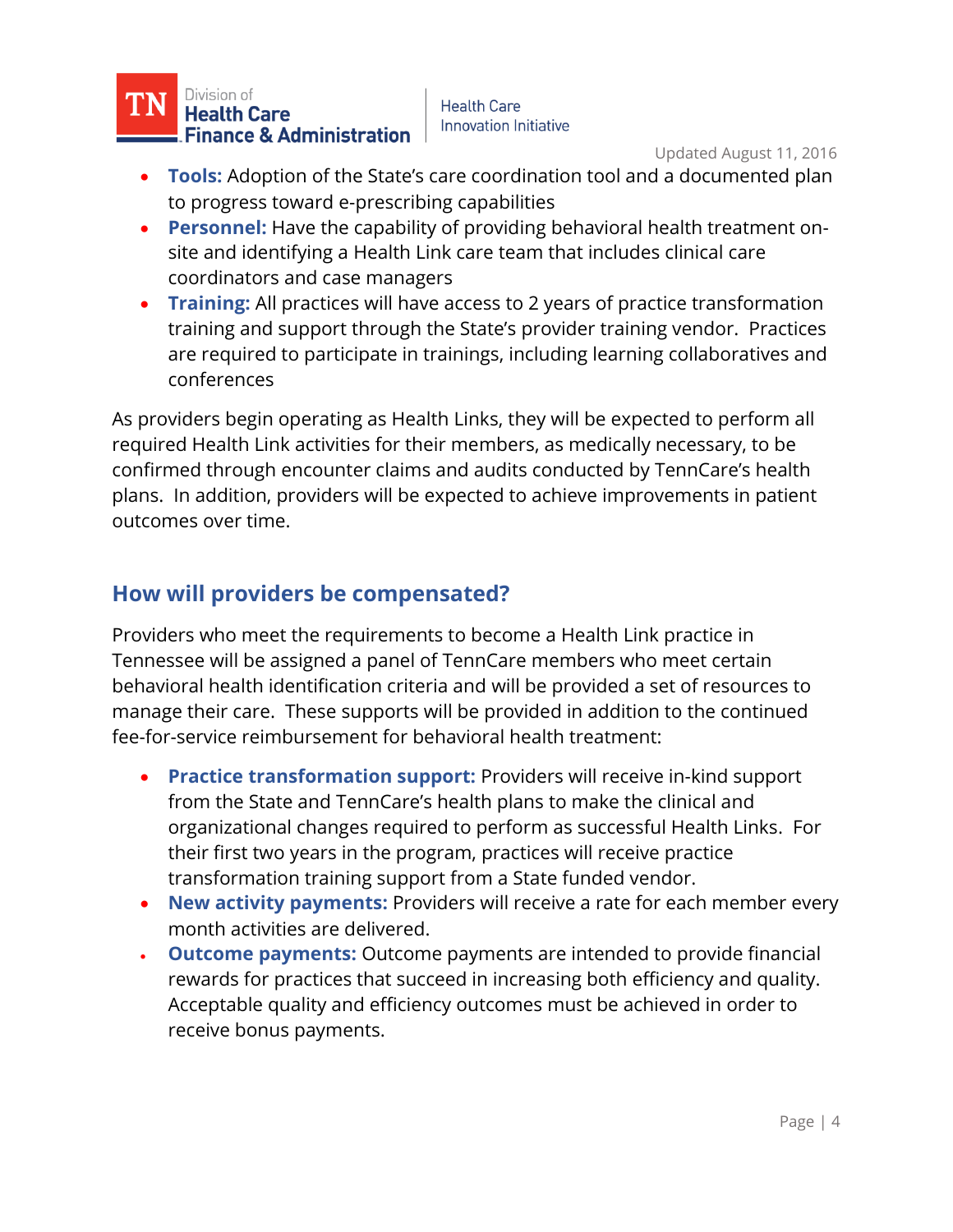

**Health Care Innovation Initiative** 

### **A commitment to increased information sharing**

Health Link providers will have access to real-time patient information through the State's Care Coordination Tool. This web-based tool will allow providers to know when their patients have been admitted or discharged from a hospital or emergency room. Primary care and behavioral health providers will also be able to see if their patients need a preventive service, which patients may be at high risk for an acute episode, and what other services and prescriptions their patients have received from other providers.

Health Link providers will also receive detailed quality and efficiency reports from the TennCare health plans on a quarterly basis so that they can track their performance. These reports will be similar to the type of information currently provided in Episodes of Care provider reports. Core quality metrics will be measured to ensure that Health Link providers are meeting specified quality performance levels and to provide information practices can use to improve the quality of care they provide. In order to qualify for outcomes-based payments, practices must meet acceptable quality levels.

## **Timeline**

Providers who are interested in being considered for Health Link status in Tennessee should be aware of the following timeline:

- **April 15, 2016 – May 15, 2016: Complete the Health Link provider application** for consideration to become a Health Link provider in the State. The application will be released on the TennCare website.
- **July 1, 2016: Health Link application decisions released** by the State. All providers who apply will receive notification about the status of their application decision.
- **By July 31, 2016: Initial Health Link member panel counts communicated** to providers by the health plans.
- **By October 1, 2016: Assigned Health Link member panels communicated**  to Health Link providers.
- **December 1, 2016: Health Link program goes-live statewide.**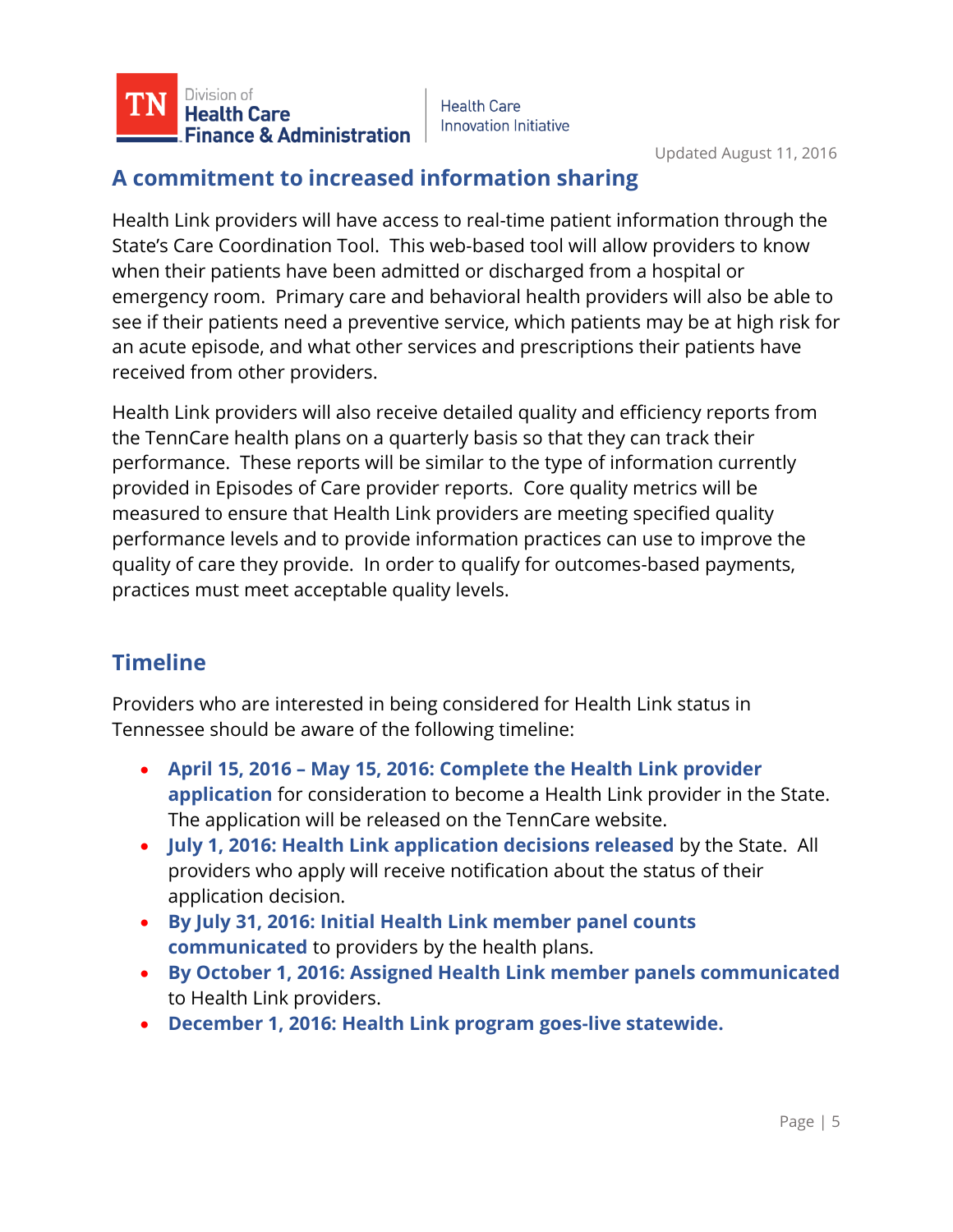## **Frequently Asked Questions (FAQs)**

#### **Is the program mandatory for behavioral health providers in Tennessee?**

No. This is not a mandatory program. However, we expect many behavioral health providers will see this as a great opportunity to improve care delivery for certain high need Medicaid patients. Providers who choose not to become Health Links can continue providing behavioral health treatment services as before; however, Level 2 Case Management services will all be moved to Health Link providers.

#### **Which types of providers can apply to become Tennessee Health Links?**

All Community Mental Health Centers (CMHCs) in Tennessee will be eligible to apply to become Health Links. In addition, other providers like Federally Qualified Health Centers (FQHCs), mental health clinics, primary care providers, and behavioral health specialty providers will be eligible to apply if they can prove a strong relationship with a substantial number of likely Health Link members.

#### **How is Tennessee Health Link different from Level 2 Case Management?**

Health Link is intended to include many of the activities associated with Level 2 Case Management, including patient check-ins and the provision of high-touch supports to enable treatment adherence. In addition, the Health Link care model involves a greater emphasis on coordination between the member's physical health and behavioral health. Health Link providers will have more flexibility than ever before to support their members in the most effective ways, including through collateral contacts with family and health care providers. Health Link also rewards providers for focusing on patient recovery, including independent living skills development.

#### **What will happen to Level 2 Case Management under the new model?**

All Level 2 Case Management will be transitioned to Tennessee Health Link. Payment for Level 2 Case Management services – as well as the new services being introduced as part of Health Link – will be included as part of the Health Link activity payments. Providers in Tennessee will no longer be able to bill the Level 2 Case Management service.